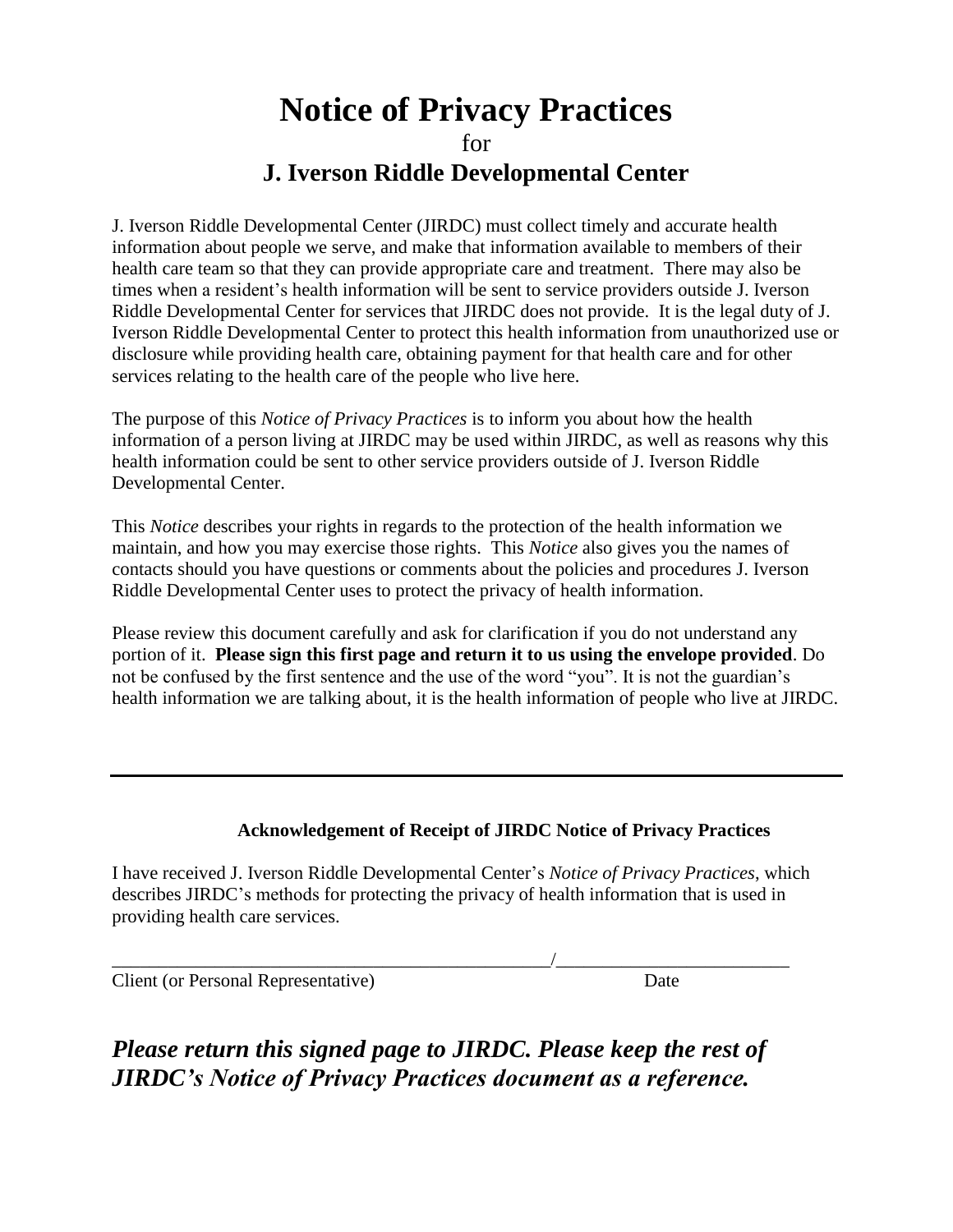# **NOTICE OF PRIVACY PRACTICES**

for

# **J. Iverson Riddle Developmental Center**

#### **Effective Date: April 14, 2003 Revised January 2012; Revised September 2013; Reviewed September 2016**

## **THIS NOTICE DESCRIBES HOW MEDICAL INFORMATION ABOUT YOU MAY BE USED AND DISCLOSED AND HOW YOU CAN GET ACCESS TO THIS INFORMATION.**

## **PLEASE REVIEW IT CAREFULLY.**

## **Responsibilities of J. Iverson Riddle Developmental Center**

We are required by law to protect the privacy of health information about people who live at J. Iverson Riddle Developmental Center (JIRDC) which may identify them. This health information may be information about health care we provide, payment for health care provided, or other health care operations.

J. Iverson Riddle Developmental Center is required by law to inform you of our legal duties and privacy practices with respect to health information through this *Notice of Privacy Practices*. This *Notice* describes the ways we may share past, present and future health information, ensuring that we use and/or disclose this information only as we have described in this *Notice.* We do, however, reserve the right to change our privacy practices and the terms of this *Notice*, and to make the new *Notice* provisions effective for all health information we maintain. Any changes to this *Notice* will be posted in our Admissions Office, and on our agency web site at [www.JIRDC.org.](http://www.jirdc.org/) Copies of any revised *Notices* will be available to you upon request.

If you have questions or concerns about the information in this *Notice*, or about J. Iverson Riddle Developmental Center's privacy policies, procedures and practices, you may contact the J. Iverson Riddle Developmental Center Privacy Official at (828) 433-2702.

## **Use and Disclosure of Health Information Without Your Authorization**

J. Iverson Riddle Developmental Center performs some functions through contracts with other agencies and through private contractors and business associates. When services are contracted, JIRDC must share enough information about you with its contractors and business associates so that the private contractors and business associates can perform the job that JIRDC has asked them to do.

To protect your health information further, JIRDC will only disclose your health information after making sure in writing that its contractors or business associates will safeguard your information the same way that JIRDC does. They agree to use your information appropriately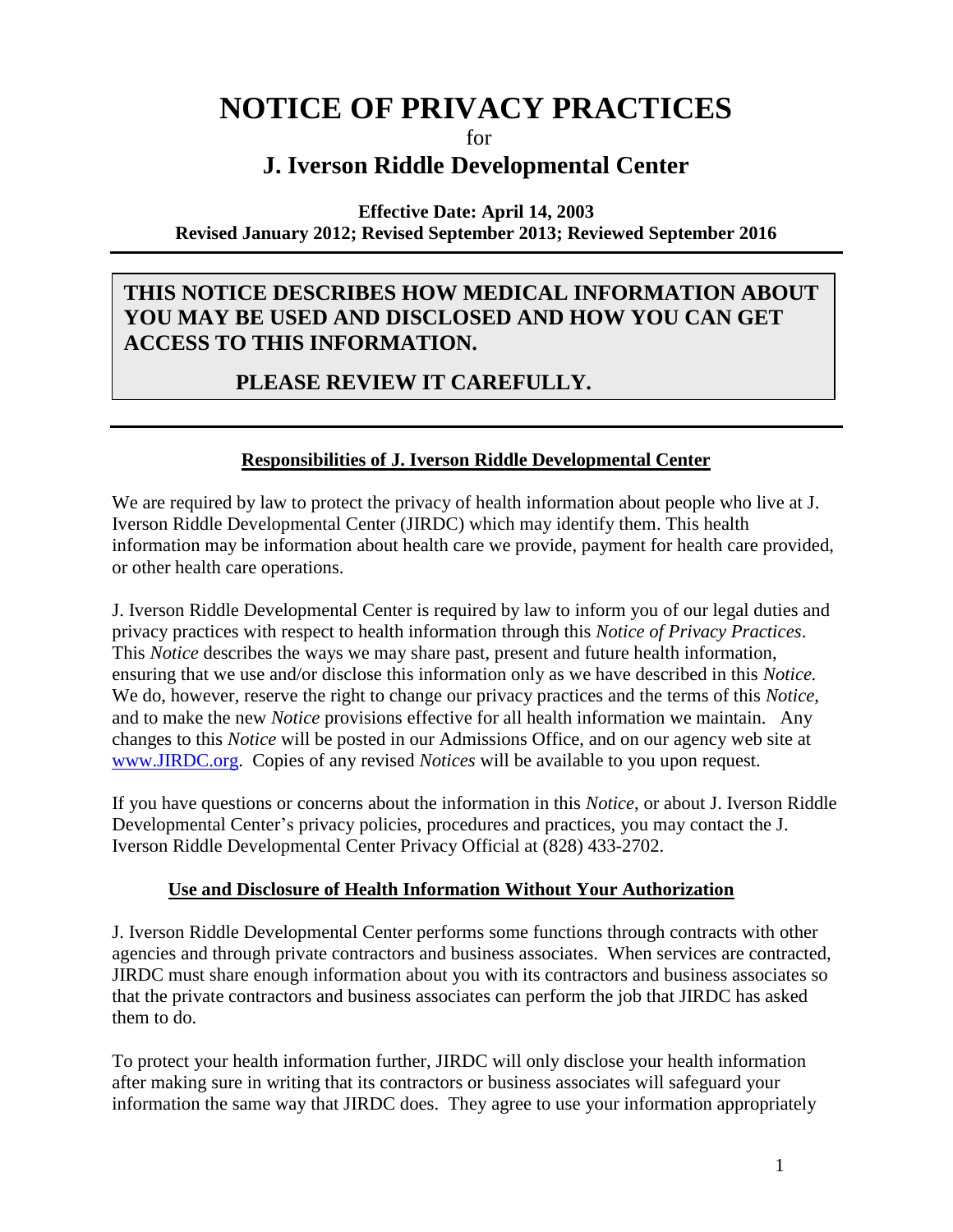and are required by law to do so. JIRDC may use or disclose your protected health information to provide services to you for treatment, payment and healthcare operations.

#### **Treatment**

J. Iverson Riddle Developmental Center may use health information, as needed, in order to provide, coordinate or manage health care and related services. This includes sharing health information with other health care providers.

**Example:** A resident's treatment team, composed of staff such as teachers, doctors, nurses, and social workers, meet at least annually to review a resident's treatment and discuss goals and objectives for the resident's future.

We will disclose health information outside of J. Iverson Riddle Developmental Center for treatment purposes only with your consent, or when otherwise allowed under state or federal law**.**

**Example:** We may disclose a resident's health information to other developmental disabilities service programs in order to coordinate best possible care (community based area MHDDSAS programs).

**Example:** We may share a resident's health information with a health care provider for emergency services.

#### **Payment for Services**

We may use and disclose medical information about a consumer in order to obtain payment for health care services that are received by that consumer. This means that, within the North Carolina Department of Health and Human Services, we may use medical information about a resident to arrange for payment (such as preparing bills and managing accounts). We may also share health information with agency staff who review the services we provide to make certain that our consumers have received appropriate care and treatment. We will not disclose your health information outside of this agency for billing purposes (i.e., bill your insurance company) without your consent except in certain situations when we need to determine if you are eligible for benefits such as Medicaid, Medicare or Social Security.

**Example**: Information necessary for centralized billing for the Division of State Operated Healthcare Facilities (DSOHF) is kept in a state database.

**Example:** Jane is a resident of one of JIRDC's homes, and has private insurance. Jane's physician recommends that she see a Cardiologist, and she does so. J. Iverson Riddle Developmental Center will share Jane's Protected Health Information with the Cardiologist's billing clerk so that services provided to Jane can be billed correctly.

## **Health Care Operations**

J. Iverson Riddle Developmental Center may use or disclose health information in performing a variety of business activities that we call "health care operations". As a DSOHF facility under NCDHHS, certain JIRDC protected health information is entered into a state database. Some examples of how we may use or disclose health information for health care operations are:

- Review the care you receive here and evaluate the performance of your treatment team to ensure you receive quality care.
- Reviewing and evaluating the skills, qualifications, and performance of the people providing services to JIRDC residents.
- Developing the annual individualized Plan for Services.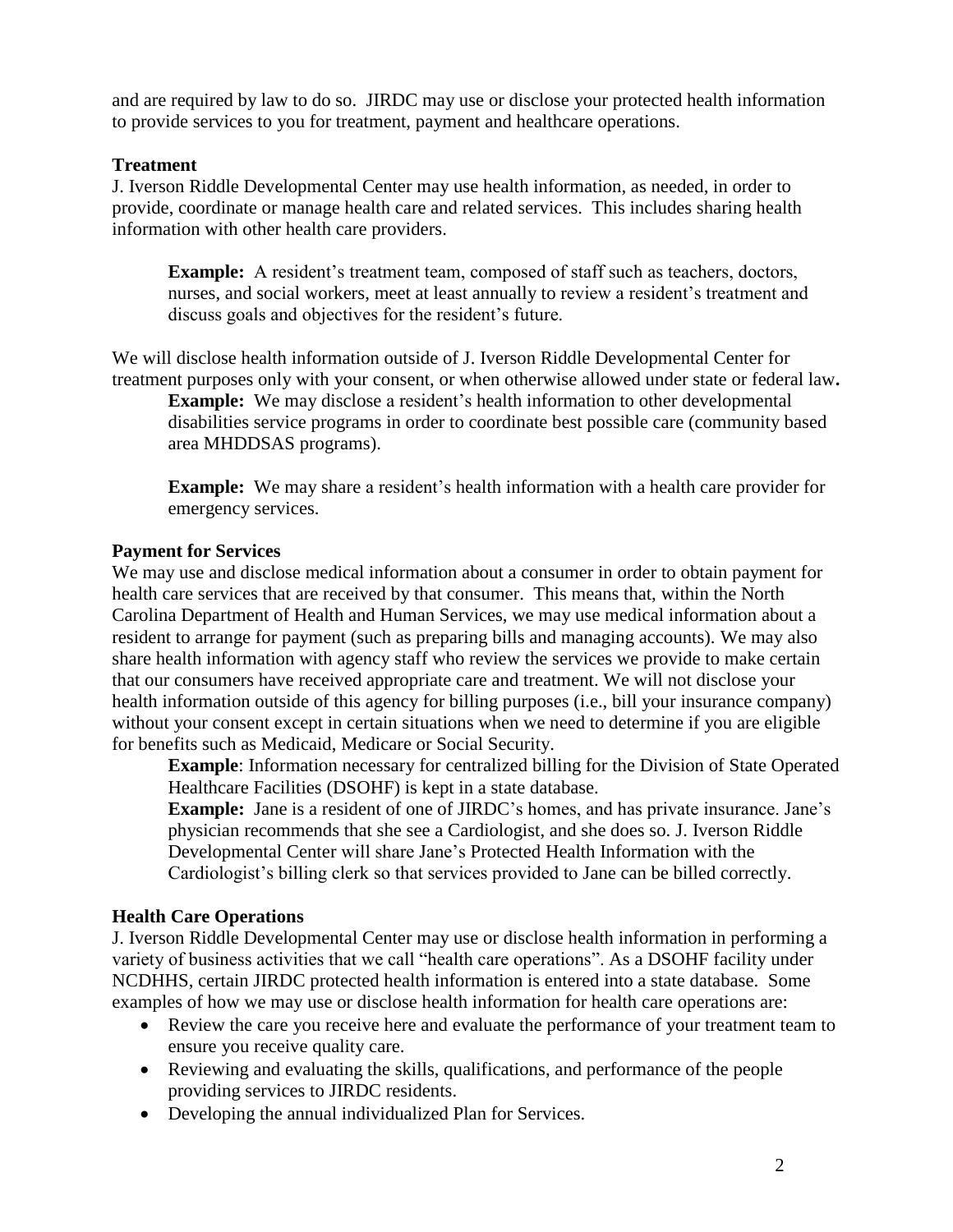- Providing training programs for students, trainees, health care providers or non-health care professionals to help them practice or improve their skills.
- Provide training programs for agency staff, students and volunteers.
- Cooperate with outside organizations that review and determine the quality of care that JIRDC provides.
- Provide information to professional organizations that evaluate, certify or license health care providers, staff or facilities.
- Allow our agency attorney to use a consumer's health information when representing JIRDC or the NC Department of Health and Human Services in legal matters.
- Resolve grievances within J. Iverson Riddle Developmental Center.
- Provide information to an internal client advocate who is available to represent a consumer's interests upon request.

## More Stringent Laws

J. Iverson Riddle Developmental Center will evaluate whether your protected health information is governed by more stringent laws or regulations prior to our use or disclosure. There are other more stringent laws and rules, such as the NC mental health confidentiality statute(s), and the NC public health confidentiality provisions that may affect how we handle your information.

## **Other Circumstances**

J. Iverson Riddle Developmental Center may disclose a resident's health information when circumstances have been determined to be so important that your authorization may not be required. Prior to disclosing any health information, we will evaluate each request to ensure that only necessary information will be disclosed. These circumstances include disclosures that are:

- Required by law;
- For public health activities. For example, we may disclose health information to public health authorities if a consumer has a communicable disease and we have reason to believe, based upon information provided to us, that there is a public health risk. If a resident of JIRDC has a communicable disease such as tuberculosis or HIV/AIDS, information about that disease will be treated as confidential. Other than circumstances described to you in other sections of this Notice, we will not release any information about communicable diseases except as required to protect public health or the spread of a disease, or at the request of the State or Local Health Director;
- Regarding abuse, neglect or domestic violence to the extent provided by law to an authority, social service agency or protective service agency if we reasonable believe that you have been a victim of abuse, neglect or domestic violence.
- For health oversight activities such as licensing, audits, inspections, and investigations;
- For law enforcement purposes unless otherwise prohibited by state or federal law;
- For court proceedings such as court orders to appear in court;
- For decedents, when a coroner or medical examiner needs to identify a deceased person or determine cause of death or to a funeral director as is necessary to carry out his or her duties as authorized by law;
- Related to donation of organs or tissue;
- To avert a serious threat to the health or safety of a person or the public;
- Related to specialized government activities such as national security;
- To correctional institutions or other law enforcement officials if a resident is in their custody;
- For Worker's Compensation in cases pending before the Industrial Commission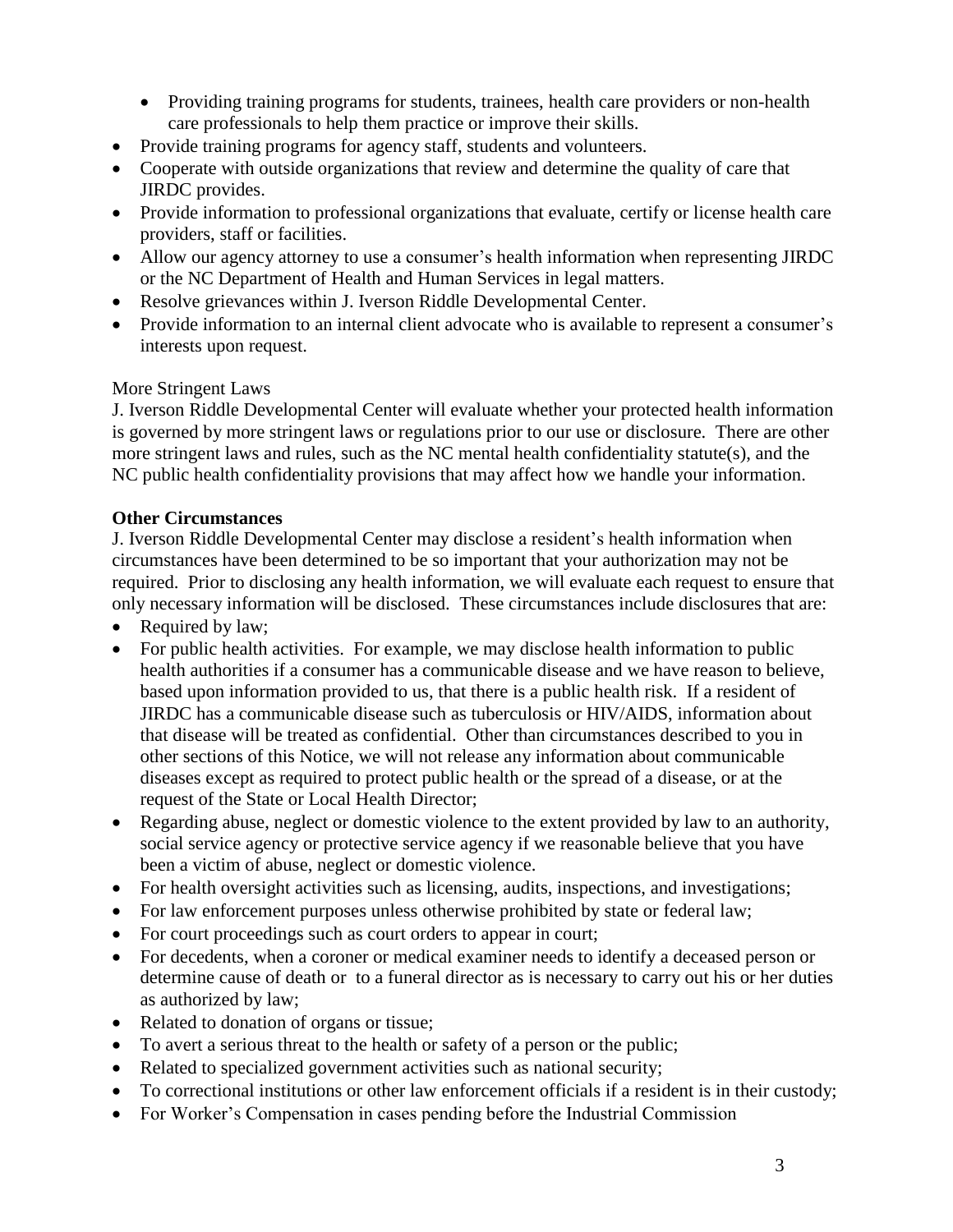- To a resident's next of kin or other person involved in their care upon their request; however, information to be disclosed will be limited to admission, transfer, discharge, referrals and appointments
- For contracts with our Business Associates, since they are performing services for us or on our behalf; and
- Related to medical research.

## **Contacting You**

J. Iverson Riddle Developmental Center may contact you to:

• Remind you of upcoming appointments;

**Example:** J. Iverson Riddle Developmental Center may send a letter to your home to inform you of an upcoming Treatment Planning meeting.

 Make you aware of alternative treatment, services, products or health care providers that may be of interest to you;

**Example:** If you are the guardian of a JIRDC resident receiving treatment for a particular condition and our health care team learns of new or alternative treatments, we may contact you to inform you of such possibilities.

• Contact you to request your participation in raising funds for this agency. If you object to being contacted in this way for fund-raising efforts, you must notify our Privacy Official who is listed in this *Notice*.

> **Example:** If our agency Foundation requested information be sent to you about an upcoming fund raising event, we may send the information to your home.

## **Disclosure of Health Information That Allows You An Opportunity To Object**

There are certain circumstances where we may disclose health information and you have an opportunity to object. Such circumstances include:

- The professional responsible for a resident's care may disclose the resident's admission to or discharge from JIRDC to the resident's next of kin*.*
	- Disclosure to public or private agencies providing disaster relief.
		- **Example:** We may share health information with the American Red Cross following a major disaster such as a flood.

If you would like to object to our disclosure of health information in either of the situations listed above, please contact our agency Privacy Official listed in this *Notice* for consideration of your objection*.*

## **Disclosure of Health Information That Requires Your Authorization**

J. Iverson Riddle Developmental Center will not disclose health information about a resident without authorization, except as allowed or required by state or federal law. For all other disclosures, we will ask you to sign a written authorization that allows us to share or request your health information. Before you sign an authorization, you will be fully informed of the exact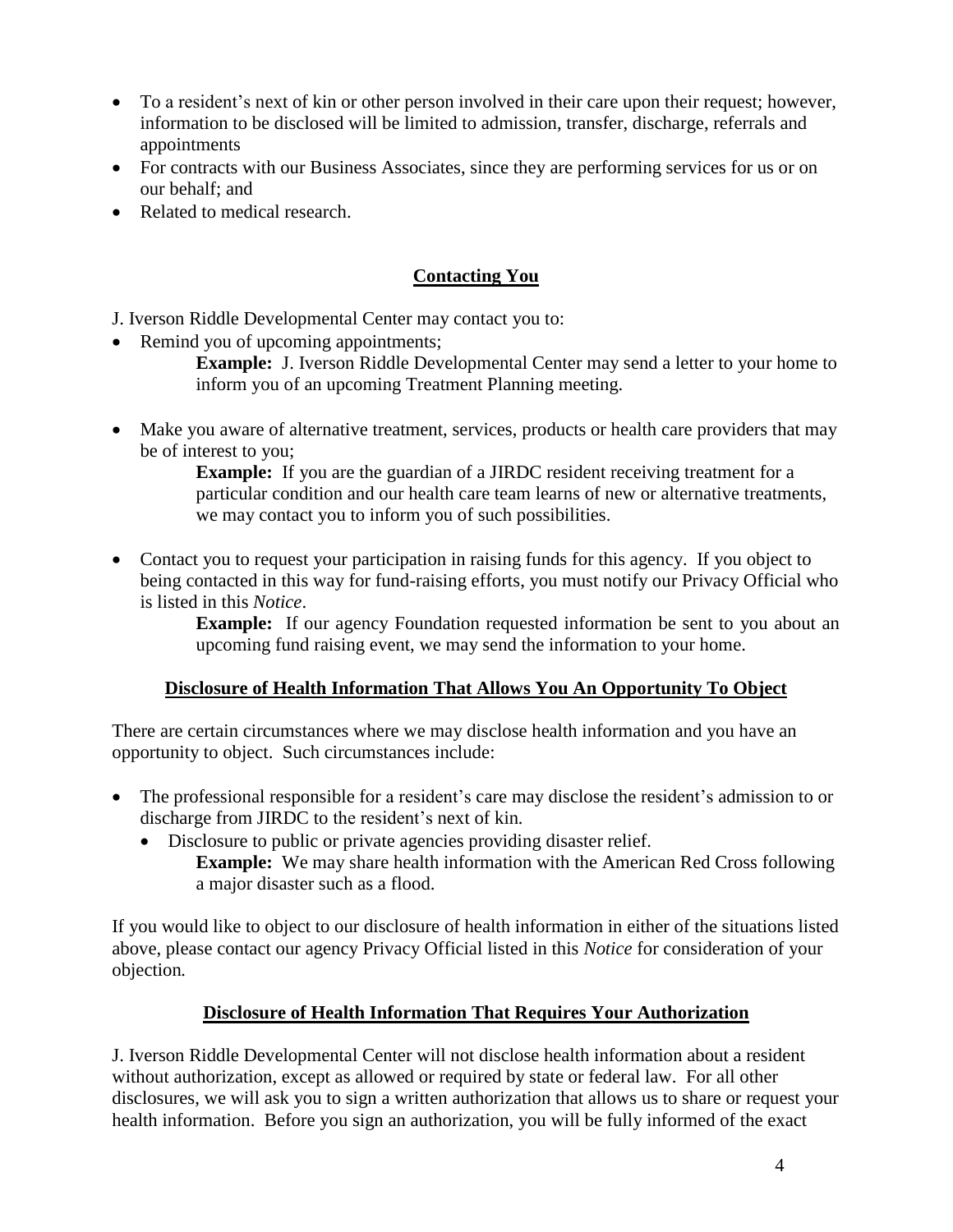information you are authorizing to be disclosed/requested and to/from whom the information will be disclosed/requested.

You may request that your authorization be cancelled by informing our agency Privacy Official that you do not want any additional health information exchanged with a particular person or agency. You will be asked to sign and date the Authorization Revocation section of your original authorization; however, verbal authorization is acceptable. Your authorization will then be considered invalid at that point in time; however, any actions that were taken on the authorization prior to the time you cancelled your authorization are legal and binding.

J. Iverson Riddle Developmental Center does NOT participate in the following at this time. If, at any time, we begin any of these activities we will not disclose client specific protected health information without your authorization.

- Sale of client specific information,
- Use of client specific information for marketing purposes,
- Use of client specific information for fundraising purposes, NOTE: If JIRDC or the JIRDC Foundation decides to use client specific information for fundraising purposes, you will be given the opportunity to opt out of receiving such communications.
- Use of genetic information for underwriting purposes,
- Maintenance of psychotherapy notes.

#### **Your Rights Regarding Health Information**

You have the following rights regarding the health information created and maintained by J. Iverson Riddle Developmental Center.

#### **Right to receive a copy of this** *Notice*

All JIRDC residents and their personal representatives have a right to have a paper copy of our Notice of Privacy Practices at any time. Upon admission to JIRDC, you will be given a copy of this Notice and asked to sign an acknowledgement that you have received it. In addition, a copy of this Notice is posted on our internet web site (**[www.JIRDC.org](http://www.jirdc.org/)**), and in the office of our Admissions Officer. If you would like to have a copy of our Notice, this can be requested at our main information desk, from our Admissions Officer, from our Resident Records Department, or from our Privacy Official.

#### **Right to request different ways to communicate with you**

You have the right to request to be contacted at a different location or by a different method. For example, you may request all written information from J. Iverson Riddle Developmental Center be sent to your work address rather than your home address. We will agree with your request as long as it is reasonable to do so; however, your request must be made in writing and forwarded to our Privacy Official.

#### **Right to request to see and copy health information**

If you are a JIRDC resident or the guardian of a JIRDC resident, you have the right to request to see and receive a copy of health information in medical, billing and other records that are used to make decisions. Your request must be in writing on our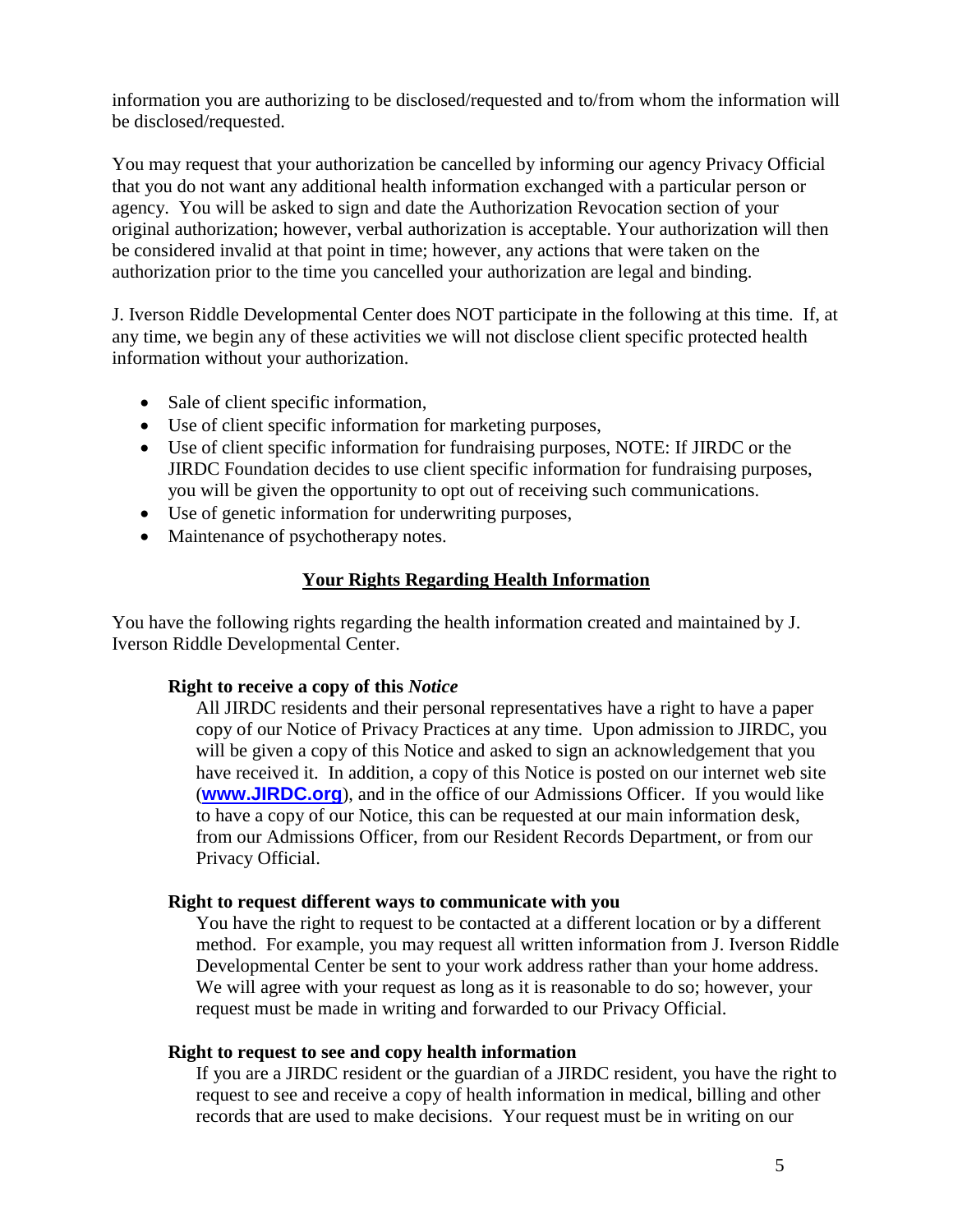Request for Consumer Access to Protected Health Information form. You can expect a response to your request within 30 days. If your request is approved, and if you wish copies, you will be charged a fee to cover the cost of making the copies.

Instead of providing you with a full copy of a person's health information record, we may give you a summary or explanation of the health information, if you agree in advance to that format and to the cost of preparing such information.

Your request may be denied by a physician or a professional designated by our agency director under certain circumstances. If we do deny your request, we will explain our reason for doing so in writing and describe any rights you may have to request a review of our denial. In addition, you have the right to contact our agency Privacy Official to request that a copy of a resident's health information be sent to a physician or psychologist of your choice.

#### **Right to request amendment of health information**

You have the right to request changes in the health information in medical, billing and other records used to make decisions about a JIRDC resident. If you believe that we have information that is either inaccurate or incomplete, you may submit a request in writing to our agency Privacy Official and explain your reasons for the amendment. We must respond to your request within 30 days of receiving your request. If we accept your request to change the resident's health information, we will add the amendment but will not destroy the original record. In addition, we will make reasonable efforts to inform others of the changes, including persons you name who have received the health information and who need the changes.

We may deny your request if:

- The information was not created by J. Iverson Riddle Developmental Center (unless you prove the creator of the information is no longer available to change the information);
- The information is not part of the records used to make decisions;
- We believe the information is correct and complete; or
- Your request for access to the information is denied.

If we deny your request to change the health information, we will explain to you in writing the reasons for denial and describe your rights to give us a written statement disagreeing with the denial. If you provide a written statement, the statement will become a permanent part of the client's record. Whenever disclosures are made of the information in question, your written statement will be disclosed as well.

#### **Right to request a listing of disclosures we have made**

You have a right to a written list of disclosures of health information. The list will be maintained for at least six years for any disclosures made after April 14, 2003. This listing will include the date of the disclosure, the name (and address, if available) of the person or organization receiving the information, a brief description of the information disclosed and the purpose of the disclosure.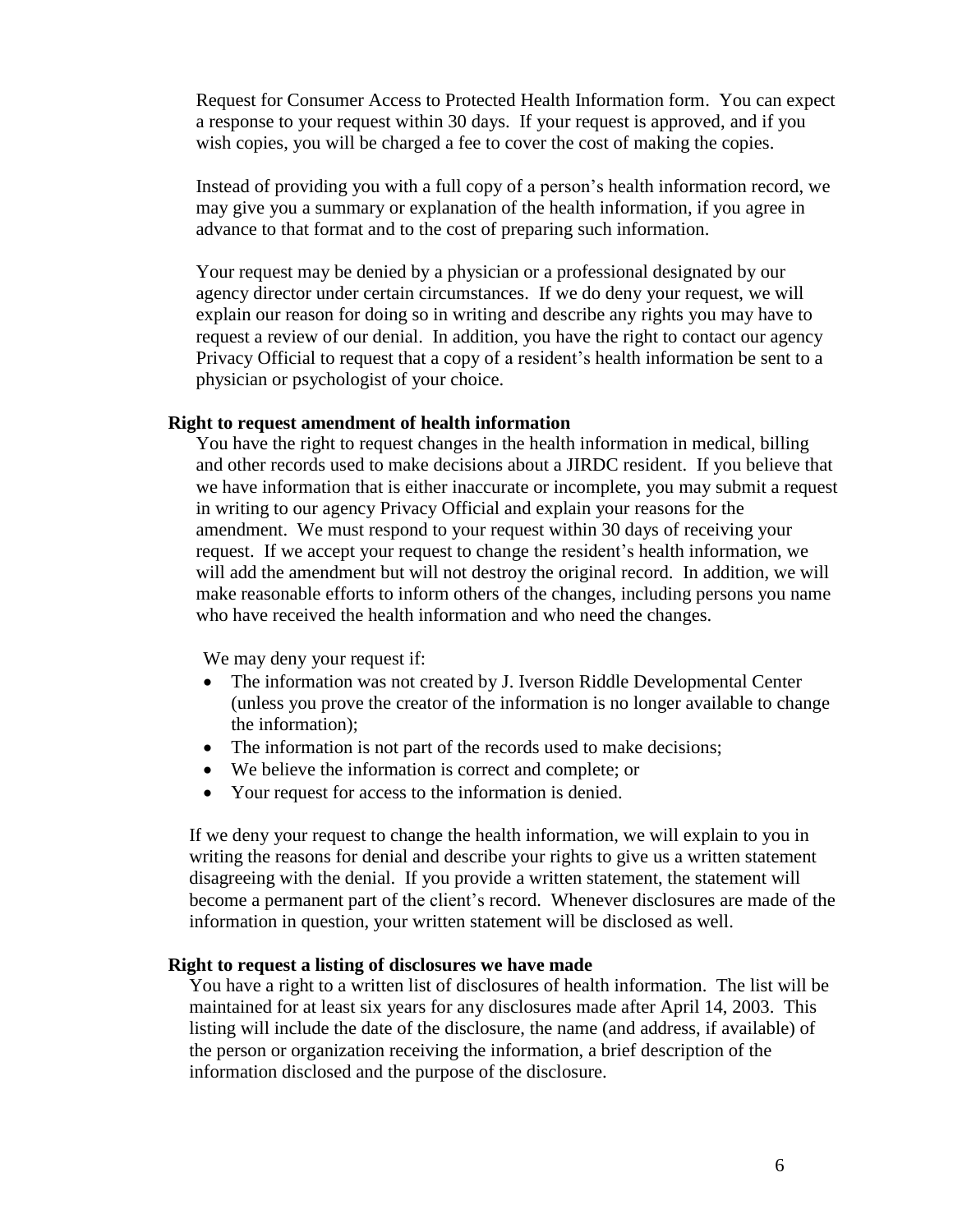J. Iverson Riddle Developmental Center is not required to include the following on the list of disclosures:

- Disclosure for treatment:
- Disclosure for billing and collection of payment for treatment;
- Disclosures related to our health care operations;
- Disclosures that you authorized;
- Disclosures to law enforcement when a resident is in their custody; or
- Disclosures made to individuals involved in a resident's care.

Your first request for a listing of disclosures will be provided to you free of charge. If you request a listing of disclosures more than once in a 12 month period, you may be charged a reasonable fee. We will inform you of the cost involved and you may choose to withdraw or modify your request at that time, before any costs are incurred.

#### **Right to request restrictions on uses and disclosures of your health information**

You have the right to request that we limit our use and disclosure of a resident's health information for treatment, payment and health care operations. You also have the right to request a limit on the health information we disclose to a person's next of kin or someone who is involved in their care. (Example: you could ask that we not disclose information about a resident's family history of heart disease.) We will provide you with a form to document your request.

We will make every attempt to honor your request but are not **required** to agree to such request. However, if we do agree, we must follow the agreed upon restriction (unless the information is necessary for emergency treatment or unless it is a disclosure to the U.S. Secretary of the Department of Health and Human Services).

You may cancel the restrictions at any time, and we will ask that your request be in writing. In addition, J. Iverson Riddle Developmental Center may cancel a restriction at any time, as long as we notify you of the cancellation.

#### **Right to receive notice of a Breach**

You have a right to be notified when a breach of your unsecured protected health information has occurred.

#### **Right to request restriction of protected health information to a Health Plan**

You have the right to request a restriction of the disclosure of your health information to a health plan when you pay for service out of pocket, in full.

## **Violations/Complaints**

If anybody believes that privacy rights have been violated at JIRDC, or if anybody is dissatisfied with our privacy policies or procedures, they may file a complaint with us or with the federal government. We will not take any action against any person or change our treatment of any person based on the filing of a complaint.